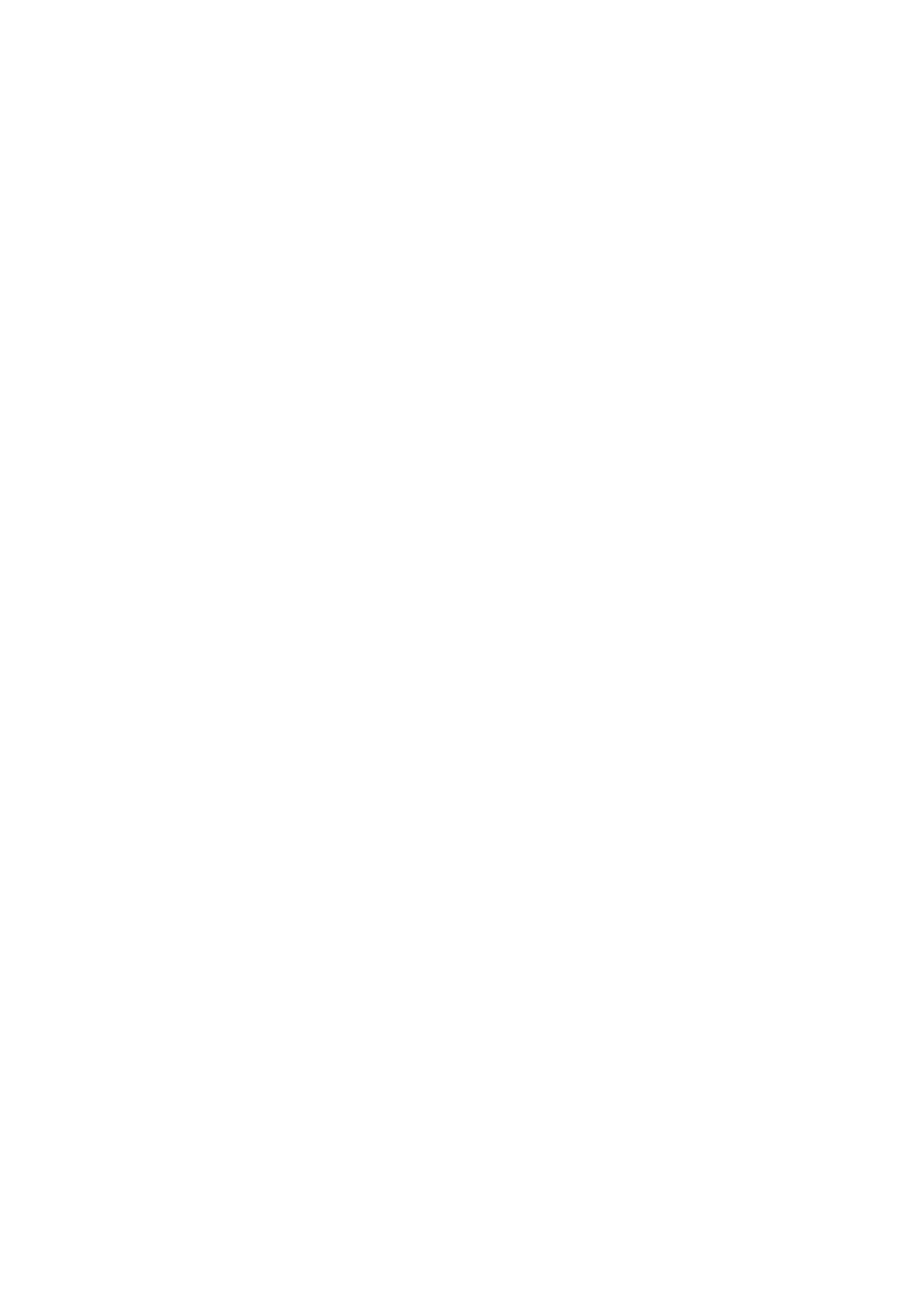

How repeated displacement changes family dynamics in eastern DRC

November 2015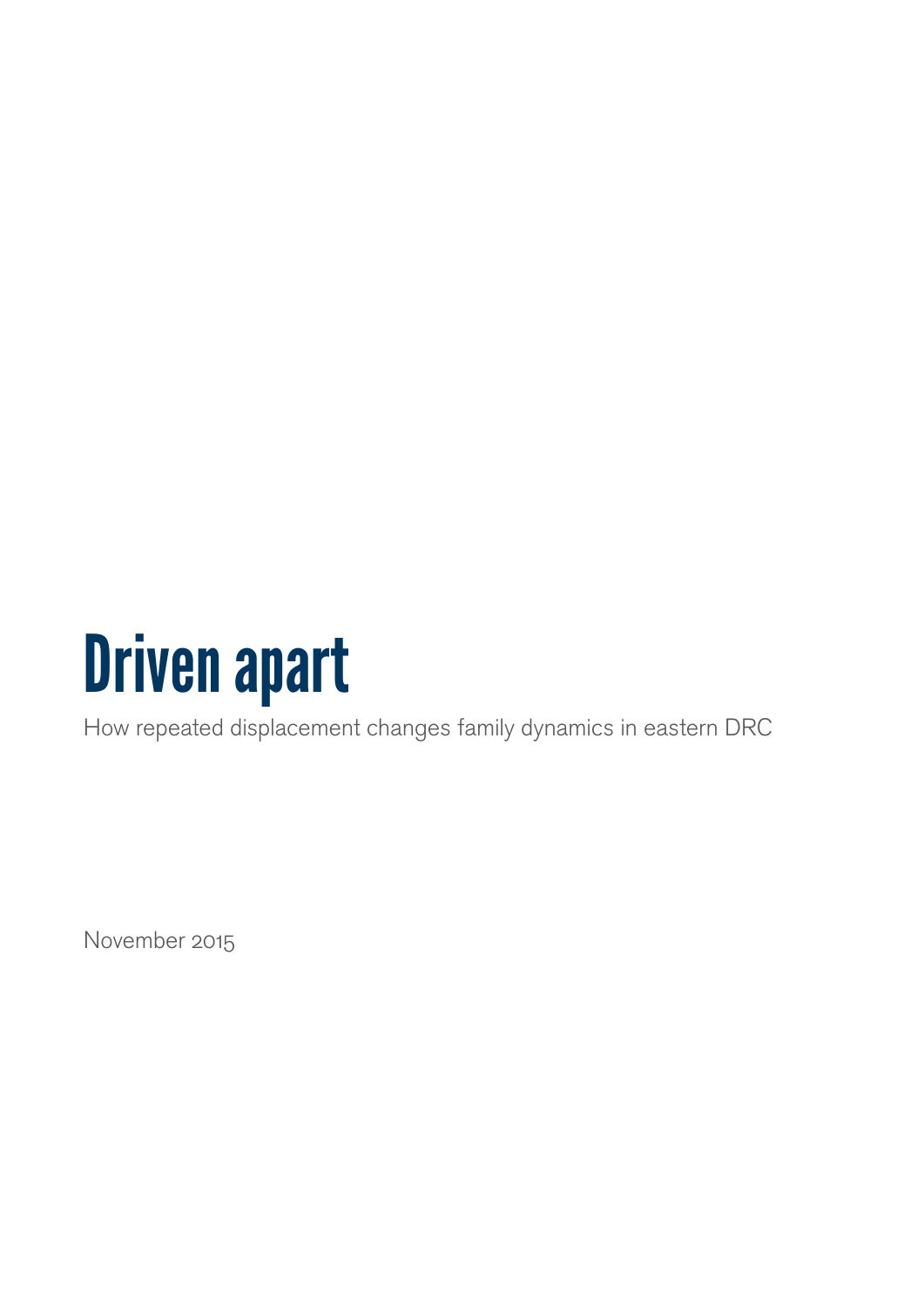### Acknowledgments

This thematic paper was researched and written by Melanie Kesmaecker-Wissing and Anaïs Pagot of the Internal Displacement Monitoring Centre (IDMC).

The authors would like to acknowledge the vital role played by Alexis Masirika of International Alert and Jean Bahati, Prince Bashoboka, Brooke Lauten and Jacques Masumbuko of the Norwegian Refugee Council (NRC) in the field work for the report, and the support we received from other staff at both organisations during our research mission.

Our appreciation also goes to Saul Butters of NRC and Alessandro Totoro of International Alert for leading the field research for the wider project in the Democratic Republic of the Congo, of which this study is part, and to the communities who took the time to speak to the research teams.

Thanks to Dermot Hegarty and Henri Myrttinen from International Alert, Charles Jones and Travis Franck from Climate Interactive and Alexandra Bilak from IDMC, who along with Brooke Lauten and Alessandro Totoro gave invaluable feedback during the drafting process; to Jeremy Lennard for editing the report and to Rachel Natali of IDMC for the layout.

We are also sincerely grateful to the British government for financing the project through the Department for International Development.

Cover photo: A woman hosting IDPs in Lweba, Fizi, South Kivu, explains how displacement has impacted her family. Photo: IDMC/M. Kesmaecker-Wissing, March 2015

Published by: The Internal Displacement Monitoring Centre Norwegian Refugee Council Chemin de Balexert 7-9 CH-1219 Châtelaine Geneva **Switzerland** Tel: +41 22 799 0700 / Fax: +41 22 799 0701 [www.internal-displacement.org](http://www.internal-displacement.org)



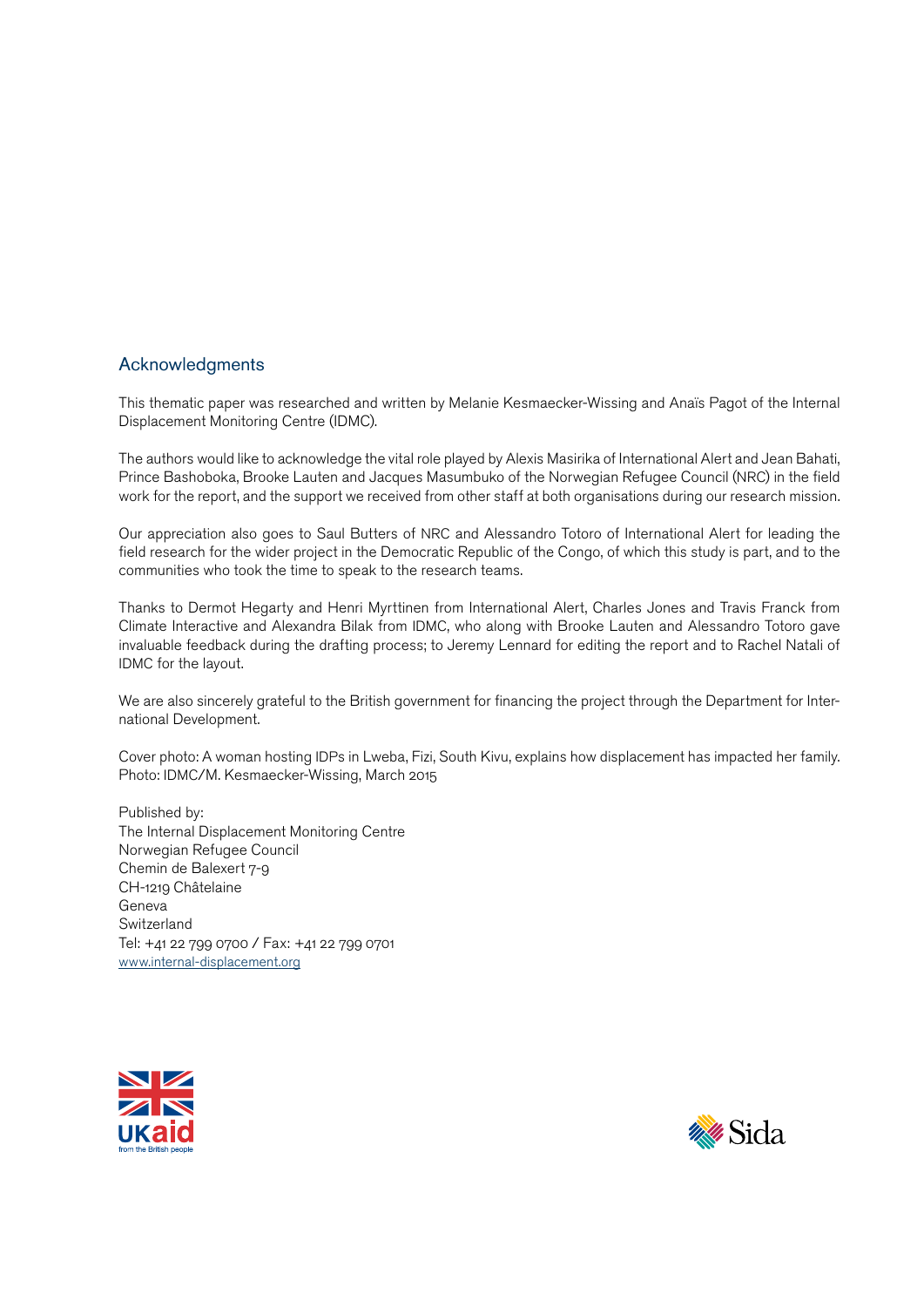## Table of contents

| 2. Shifting roles and responsibilities contract to contact the control of the state of the state of the state of $9$ |  |
|----------------------------------------------------------------------------------------------------------------------|--|
|                                                                                                                      |  |
|                                                                                                                      |  |
|                                                                                                                      |  |
|                                                                                                                      |  |
|                                                                                                                      |  |
|                                                                                                                      |  |
|                                                                                                                      |  |
| 4. Safety nets during displacement www.communications.communications.communications.com                              |  |
|                                                                                                                      |  |
|                                                                                                                      |  |
|                                                                                                                      |  |
|                                                                                                                      |  |
|                                                                                                                      |  |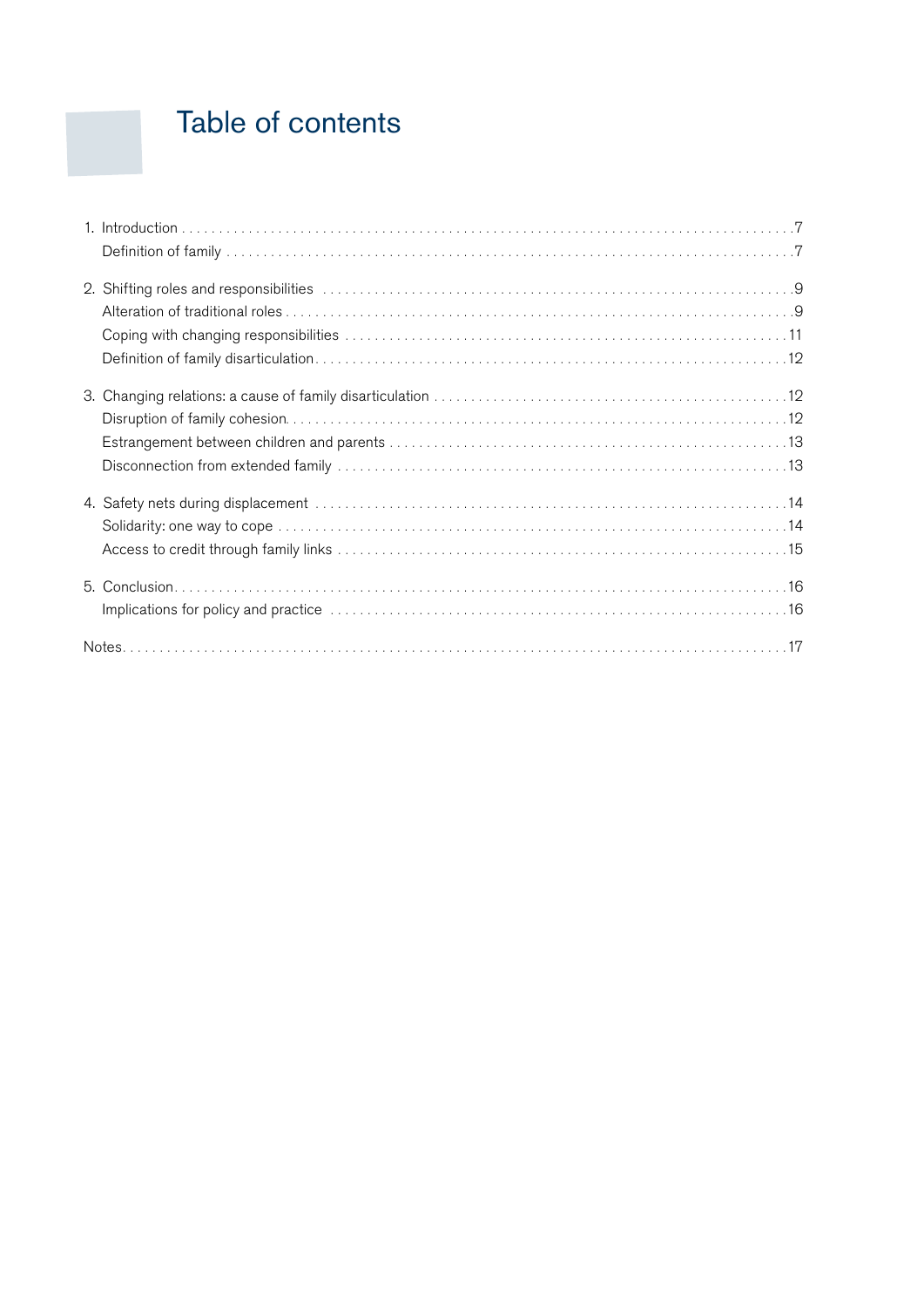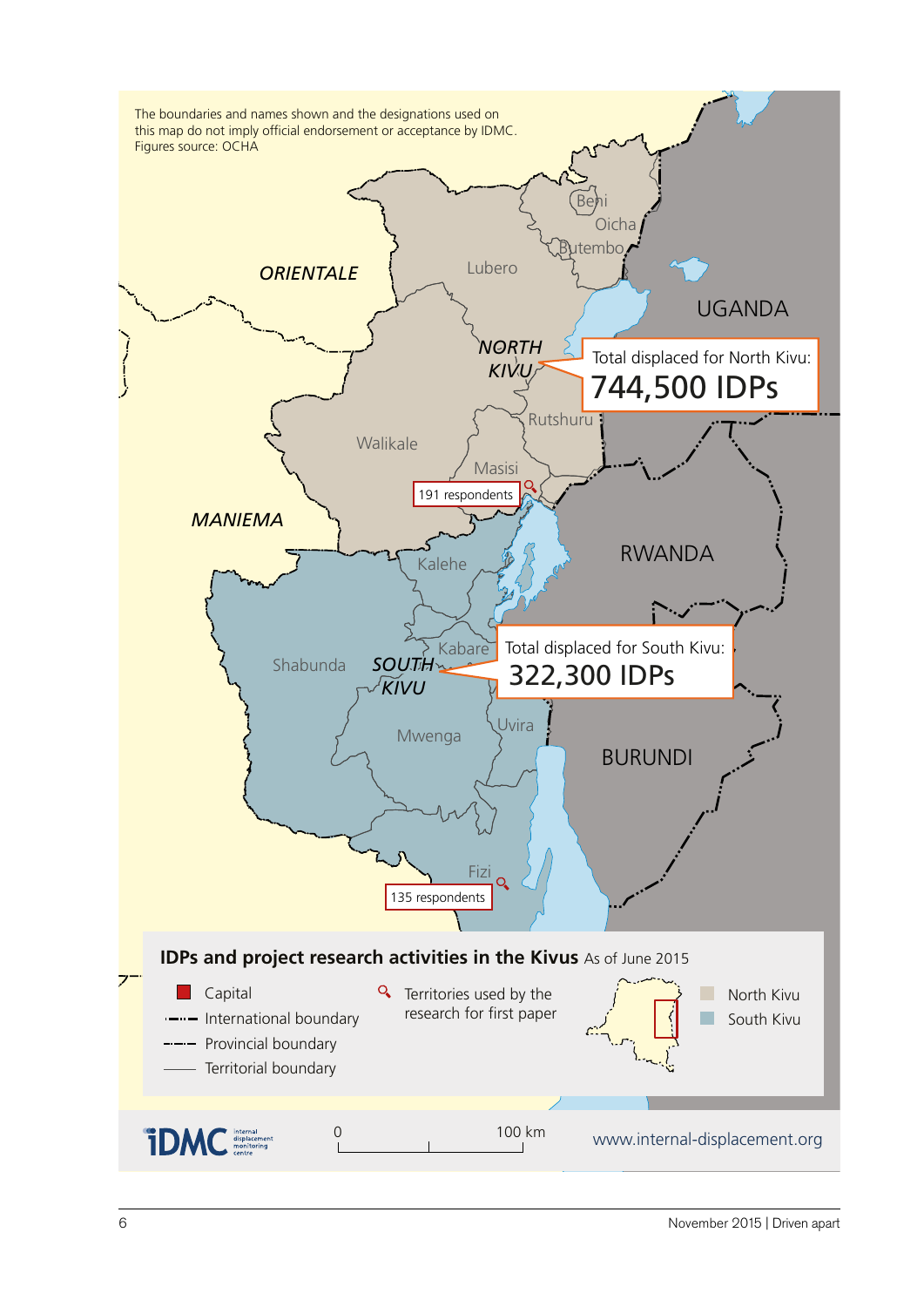### <span id="page-6-0"></span>**Introduction**

This is the second in a series of thematic papers that contribute to a project undertaken by the Norwegian Refugee Council (NRC), the Internal Displacement Monitoring Centre, International Alert and Climate Interactive to increase the resilience of people who have been repeatedly displaced in the Democratic Republic of the Congo (DRC).<sup>1</sup> The project aims to improve understanding and establish an evidence base on how multiple displacement impacts the resilience of those affected in order to improve humanitarian responses to the phenomenon.

Millions of people have been forced to flee their homes in DRC since the 1990s, both within and across its borders. As of 30 September 2015, the country was home to at least 1,662,500 internally displaced people (IDPs), 1,066,800 of them in the eastern provinces of North and South Kivu.<sup>2</sup> Armed violence in eastern DRC has decreased over time from the regional wars of 1996 to 2003 to the transition to democratic rule in 2006 and since, but it remains widespread – the result of weak governance and the presence of various domestic and foreign armed groups with evolving agendas and criminal motives.

The results of the project's first year of research show that repeated displacement has an impact on family composition, relationships and roles.3 This second thematic paper looks in more detail at how the phenomenon affects the dynamics within displaced families and their ability to cope with the consequences. The analysis is based on data collected in the territories of Masisi in North Kivu and Fizi in South Kivu in March 2015.4

Thirty-one focus group discussions were held with 182 women and 144 men from both displaced and host families, and key informant interviews were conducted with seven members of displaced and host families, and six leaders of local and displaced communities. The analysis also draws on desk research and data collected for the overall project, such as narrative reports, contextual studies and workshop reports.

#### *Figure 1: Focus group discussion participants*



Many families who took part in the research, both IDPs and hosts, had been displaced several times between 1992 and 2014, in some cases as many as seven times. Some people even found it hard to remember how many times they had fled.

The main reasons both groups cited for their flight were conflict and clashes between the government and armed groups including CNDP, <sup>5</sup> AFDL6 and RCD7 in Masisi, and the Mai Mai Yakutumba in Fizi. IDPs said they had arrived in their current places of refuge between 2008 and 2015 and had been living there since. Those in North Kivu had generally stayed longer in one place than those in South Kivu. Most host families had also been displaced at some point in their lives, but had since returned.

#### Definition of family

For purpose of this research, the term "family" is based on the definition of "ménage" or "household" in article 700 of DRC's family code, in which it "refers to spouses, their dependent non-married children and all individuals for whom spouses are responsible for feeding".<sup>8</sup> Following discussions with NRC's national staff in DRC, the final definition used was "spouses and their dependent non-married children". The research also included single-headed households, unmarried couples with children, widows and widowers.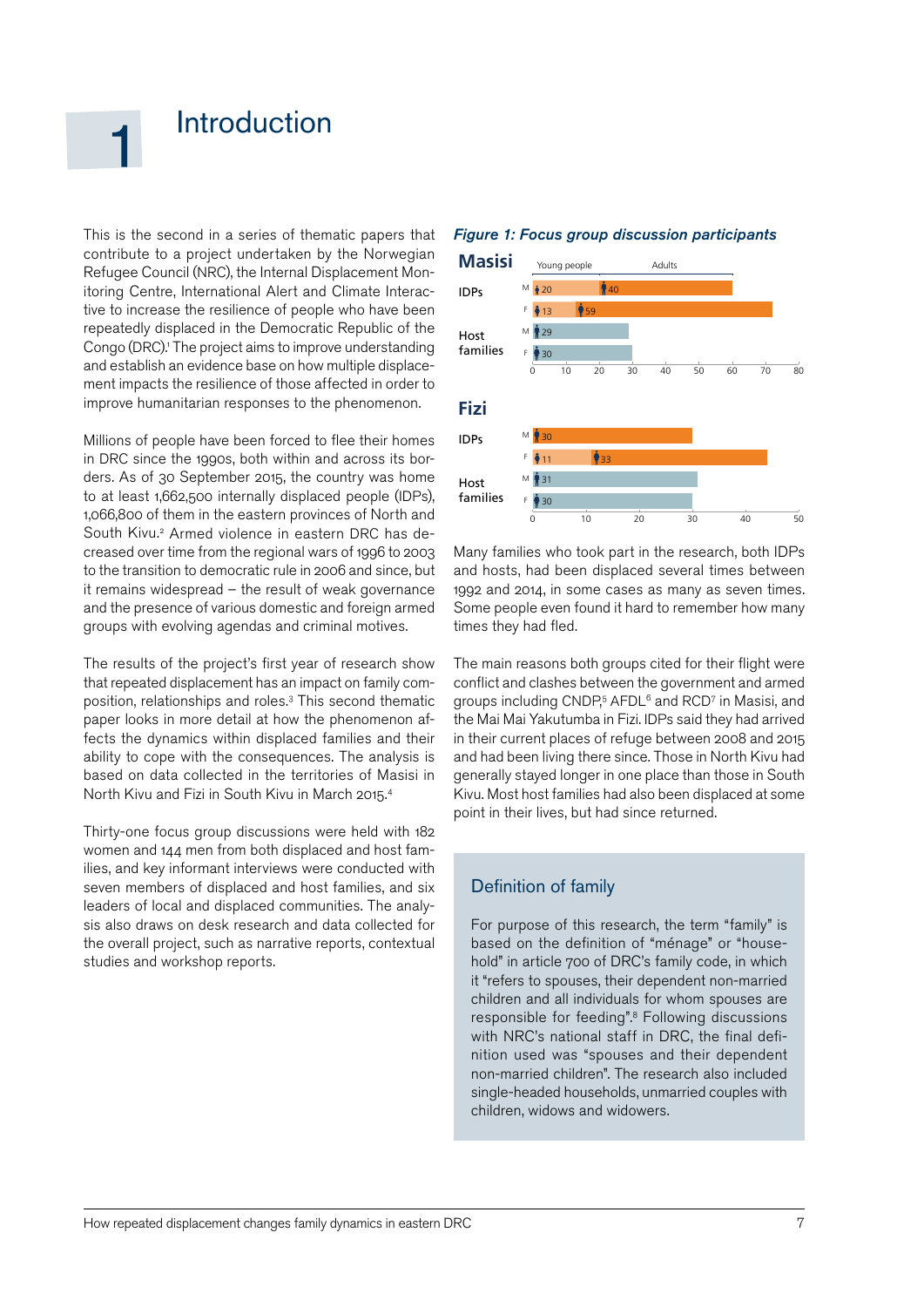The research for this paper shows that security, access to land and economic opportunities, the presence of social networks and host communities' solidarity were the main factors that led IDPs to choose their current place of refuge. This finding reinforces the conclusions of the first thematic paper of this project, which highlighted the factors that drive IDPs' decisions in choosing when and where to move.<sup>9</sup>

The distance travelled between places of origin and refuge varied from person to person. Some had fled only a few kilometres, but others had walked for two nights to reach their new location. Some IDPs in Birere in North Kivu, and Nundu and Swima in South Kivu, fled further in their latest displacement than previously, when they took refuge in the bush, because the situation closer to home had become unsustainable in terms of insecurity, food shortages and lack of hygiene.

All of the IDPs we met in South Kivu, where there are no displacement camps, were living with host families, as were many in Kibabi, North Kivu. Living arrangements vary, with some hosts receiving as many as five families at a time. Some IDPs occupy a room in the host family's house, sometimes against the payment of rent, while others sleep with their hosts in the same rooms. Lack of space forces some to divide their children up between their host family and their neighbours.

Some IDPs in Kibabi in North Kivu, and in Nundu and Swima in South Kivu, who have been living with host families for more than a year, have been allocated a plot of the household's land to build a small shelter. In Birere and Katale in North Kivu, focus group participants had been living in makeshift shelters on displacement sites since their arrival.

Many IDPs struggle to make ends meet because they are no longer able to pursue their usual economic activities and have difficulty in establishing new ones that pay well enough. Some in North Kivu said that previous displacements had been less hard on them because they received more humanitarian assistance.

This paper focuses on the distribution of roles and responsibilities among displaced families, and the impact of displacement on relationships within them. We demonstrate a shift in the responsibilities of men, women and children and describe how relationships evolve during displacement. We also look at safety nets and the role of the extended family, and we show that family relationships and cohesion are key to establishing and strengthening the resilience of individuals and communities as a whole.

Given our findings, the paper suggests that: Family cohesion should be considered an integral part



Women of the host community in Nundu, Fizi, South Kivu. Photo: NRC/B. Lauten, March 2015

of the concept of individual and community resilience

- Programmes that aim to build resilience should take aspects of family cohesion into account during assessment, design, implementation and evaluation
- The monitoring of changes in displaced families' dynamics and the collection of disaggregated data on the impacts of displacement on men, women and children are key to developing targeted programmes, and to understanding how resilience and coping capacities evolve and can be strengthened over time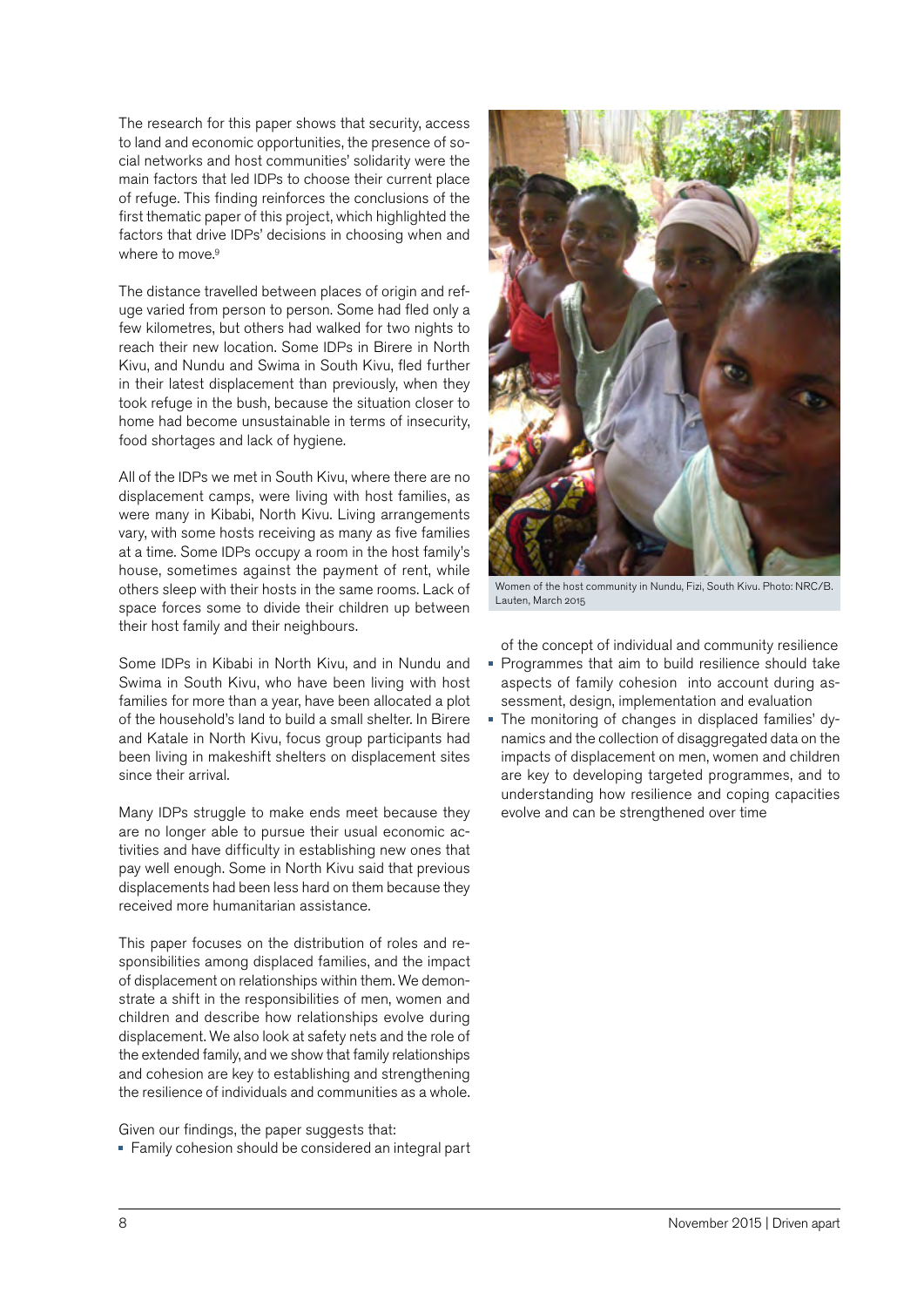### <span id="page-8-0"></span>Shifting roles and responsibilities

Displacement triggers a number of distressing events as people who are forced to flee leave not only belongings and memories but also family members behind. Flight and its consequences often change a family's composition. Many of the people interviewed for this research had been separated from their families, abandoned by their husbands or had lost loved ones.<sup>10</sup> Researchers also met unaccompanied children, and displaced adults who take care of their young nieces and nephews.

Even when families are able to stay together, the difficulties they face in establishing a degree of security and community solidarity affects them. Whether they take refuge with host families or find a spot on a displacement site, they need to find a way to support themselves. An influx of IDPs puts pressure on the local job market, however, and demand for employment often outstrips the work available. Job opportunities tend to be few and far between.

Local resources, which are often already scarce, also come under extra strain. Host families share their food, goods and land with IDPs, putting an additional burden on them, which becomes particular acute in areas that experience multiple influxes of IDPs. The scarcity of work and resources has a direct impact on both displaced and host family dynamics. It can lead to shifting roles and responsibilities, and changing relationships within and across them.

### Alteration of traditional roles

Family roles are clearly defined before displacement. As heads of household, men are responsible for planning the family's day, taking all important decisions, undertaking physically challenging work such as heavy agricultural labour, and raising livestock. Women are responsible for the care of the household and children, less demanding agricultural work and some petty trade. Children go to school if the family can afford it, help their parents in the fields and collect water. Girls assist their mothers with household chores.

This distribution of roles and responsibilities changes significantly as a result of displacement. Men find it more difficult to get work because their skills may not appropriate in an overstretched local job market, and they are not part of the informal networks that might provide them with income-generating opportunities. As a result, they struggle to provide for their families, which undermines their role as head of household.

IDPs in Masisi, North Kivu, said that families who had been forced to move a number of times found such obstacles increasingly difficult to overcome. Not only are the practical challenges repeated with each displacement, but they may also move ever further from their homes and fields, damaging their confidence in the future and their willingness to start again from scratch.

#### *I'm the one they recognise as the head of the household. Otherwise they would've written your name (on the distribution list)*   $\epsilon$

- (Example of disrespect of one woman towards men) - Displaced man in Birere

Where before some tasks were carried out jointly, during displacement all family members are compelled to look for work on their own, which reduces a man's degree of control over his family. Women often perceive men's difficulty in finding enough work as laziness, which further erodes their authority. Women, meantime, take on extra responsibilities for earning income in addition to their role of maintaining the household. They may also have more success in finding work, given that they tend to be cheaper to employ while men may face more restrictions on their freedom of movement.

Children are often taken out of school to save money, and to help the family in its efforts to get by. Our research for this paper suggests that girls have to abandon their education before boys. According to a displaced woman in Swima, South Kivu, girls' education is not considered a worthwhile investment because they leave the family when they marry. That said, our broader research also reveals that sometimes girls' schooling is kept up on the expectation that educated women attract higher dowries.

With this gradual shift in family members' status, decision-making responsibilities in both displaced and host families also changes, eroding men's role as head of household still further. Significant decisions, such as whether to spend larger sums of money, or when or where to flee, remain with the man, but some IDPs said that women and occasionally children were consulted more often.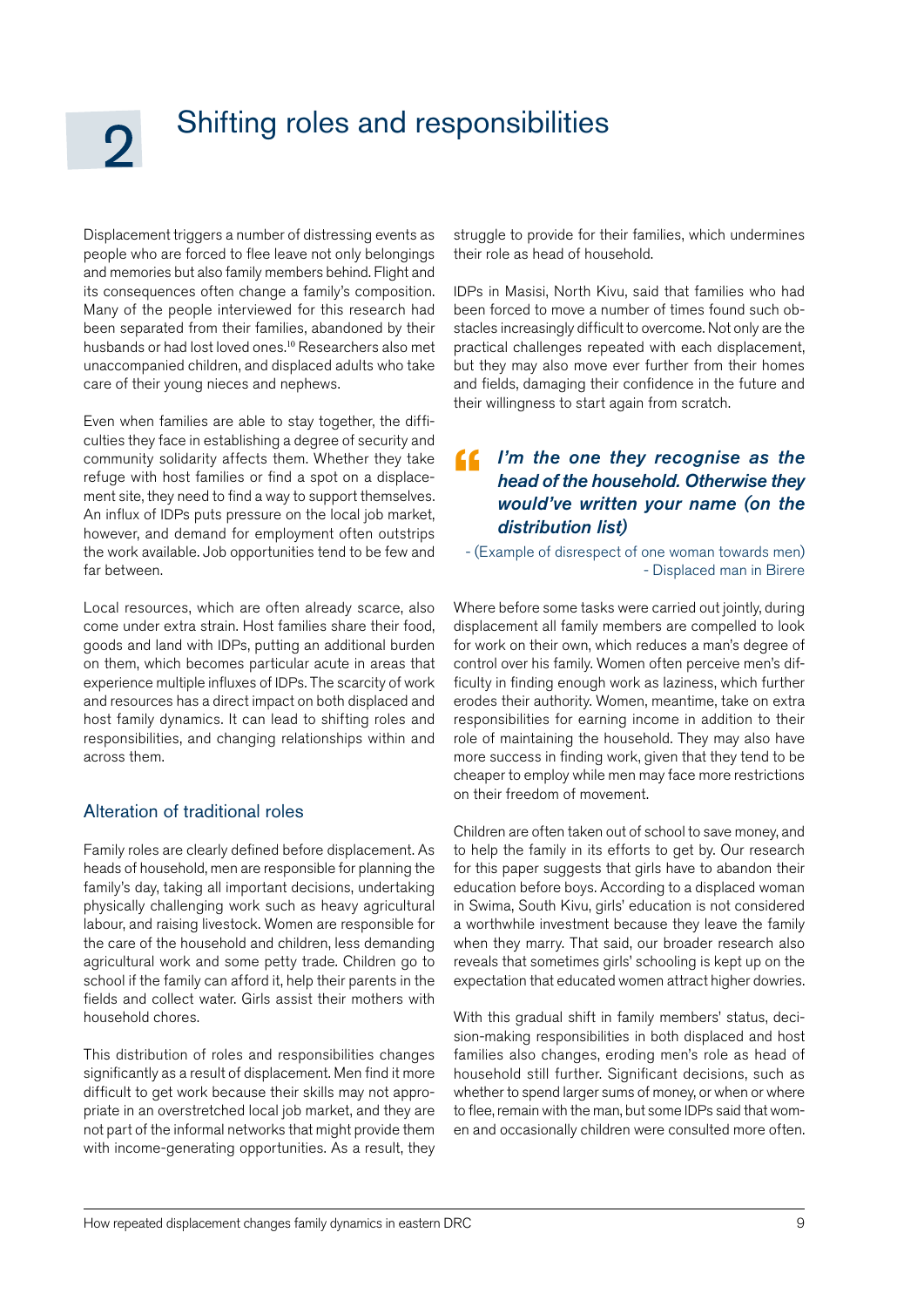

Focus group discussion with young displaced men in Katale, Masisi, North Kivu. Photo: IDMC/A. Pagot, March 2015

Displaced men in Lweba, South Kivu, linked their loss of authority to NGOs' awareness campaigns on women's rights in their places of refuge, but other focus group participants saw it as a result of their inability to provide for their family. Some young men said they no longer respected their father's decisions for this very reason.

The management of household finances also changes with displacement. Where previously women kept the money but men decided when and how to spend it, many IDPs - both men and women - admitted that they kept some of their income to themselves, sometimes without telling their spouse. Faced with the many economic challenges inherent in displacement, women do so to be able to buy food and household items, an indication both of men's reduced earning power and shifting responsibilities.

Men's status is further undermined by the distribution of humanitarian and development assistance following displacement. Providers tend to treat women as the head of the household and target them accordingly. Most IDPs, including men, see such practices as justified given women's role as carers, and because it helps to guarantee that the assistance reaches the family and is not used for personal benefit. Respondents also said that in cases of polygamy, men were not appropriate beneficiaries given that they would have to choose between their wives, making less assistance available to each family.

When asked, however, whether they felt empowered by such targeting, many women said they did not, though some men said their wives had challenged their authority as a result of it.

Our research found that shifting responsibilities within the household are not reflected in changes in representational roles at the community level. Men continue to be families' main representative before local authorities and in the resolution of disputes. Women only participate if community leaders specifically invite them and if a given issue directly concerns their family. Widows tend to be accepted as being able to represent themselves, but in the absence of their husbands married women may have to rely on their oldest sons.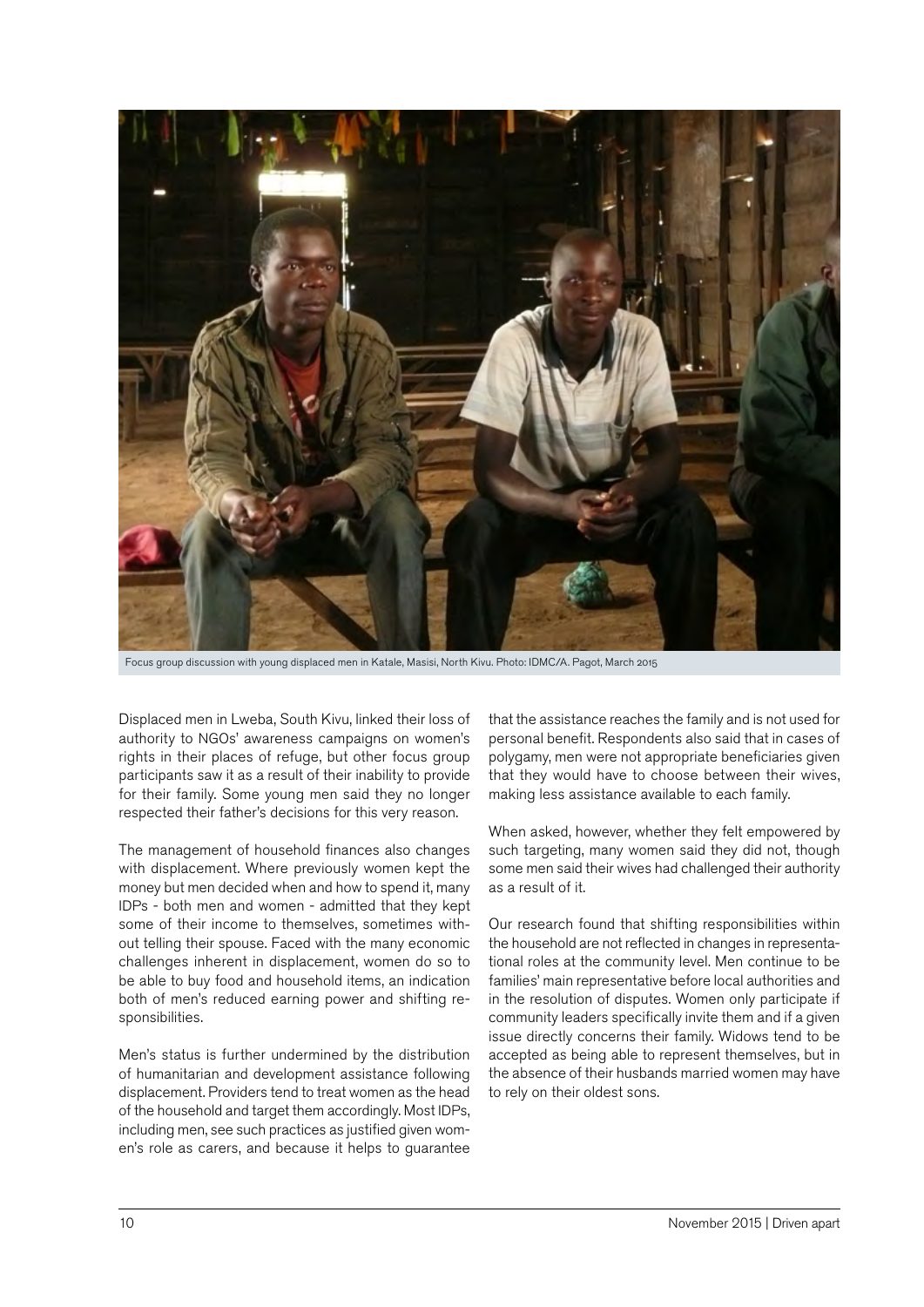### <span id="page-10-0"></span>Coping with changing responsibilities

Displaced and host households adapt to displacement, its hardships and changes in family composition and roles in a number of ways. If a member dies or becomes separated during displacement, a relative takes on their tasks and responsibilities. If a man is absent, it is usually his spouse who replaces him. Some women, however, said there were unable to undertake all their husband's tasks, such as construction, and so had to ask their oldest son or neighbours for help.

In some cases, as in Nundu in South Kivu, the oldest son automatically replaces his father in his duties. In Lweba, also in South Kivu, respondents said a widower might send his children to live with other family members because female relatives were seen as being better placed to take care of the children than the father.

The distribution of activities by gender and age also changes as families try to generate enough income in displacement. All of our focus groups with IDPs revealed that women take on activities previously reserved for men, including physically demanding tasks such as clearing fields and other agricultural work, transporting heavy goods and repairing and in some cases even building houses and shelters. Men, in contrast, tend not to engage in activities previously reserved for women, unless a woman has been taken ill or died.

### *If the man does not honour his com-*" *mitments, such as buying clothes, then we argue.*

- Displaced woman living with a host family in Kibabi

The extent to which children take on tasks previously carried out by adults is less clear. Some IDPs said children become more active in the household and contribute to income generation while continuing to carry out their previous activities. Others said that girls are called upon to transport goods and boys to dig latrines.

Some adolescents respond to their families' economic difficulties, whether the result of displacement or increasing poverty in the area in general, by establishing their independence earlier. Knowing that their family is struggling to make ends meet, they look for their own sources of income, and in some cases move into their own shelters or homes.

Focus group participants in both North and South Kivu said displaced girls had begun leaving home earlier and notably before marrying. As their parents are unable to fulfil their needs, they look for young men, sometimes in the host community, who can provide for them. Some IDPs said this had ultimately led to more early marriages.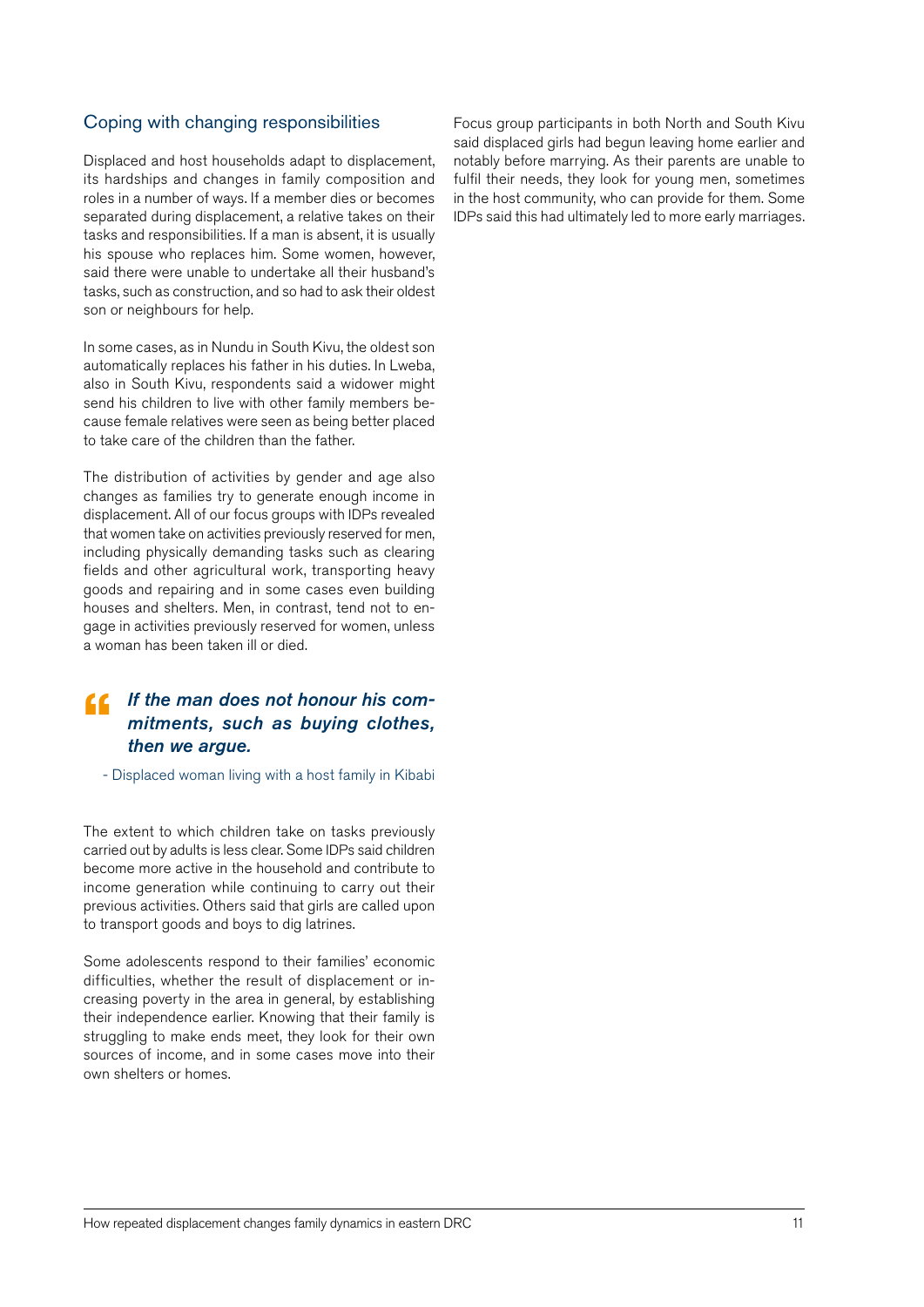### <span id="page-11-0"></span>Changing relations: a cause of family disarticulation

### Definition of family disarticulation

For the purpose of this study, we took the description of social disarticulation in Michael Cernea's impoverishment risk and reconstruction model, and applied it to the family unit. Cernea states: "Forced displacement tears apart the existing social fabric. It disperses and fragments communities, dismantles patterns of social organization and interpersonal ties; kinship groups become scattered as well. Life-sustaining informal networks of reciprocal help, local voluntary associations, and self-organized mutual service are disrupted."<sup>11</sup>

Relationships between family members can shift significantly as a result of displacement. As the woman becomes the breadwinner and receives assistance on behalf of the household, the man's role challenged, his authority weakened and his self-esteem eroded. This redefinition of traditional roles may create tensions and drive further changes.

### Disruption of family cohesion

Our research found that when the man's role is undermined, it can destabilise the relationship between hus-

band and wife in a number of ways. The man may feel depressed, marginalised and a "loss of personal value" or emasculation, which in turn may affect the couple's intimacy.<sup>12</sup> He may struggle to accept the questioning of his role and authority, and resort to negative coping mechanisms such as substance abuse, which causes further disruption.

A number of respondents said alcohol consumption had risen since displacement, particularly among men, as a way of dealing with their distress and concerns. Not only may men come home drunk, they may have spent the money they earned instead of contributing to the family's wellbeing, prompting disputes and in some cases domestic violence. Some respondents said domestic violence against both women and men had also increased during displacement.

In her article Before the War, I was a Man: Men and Masculinities in Eastern DR Congo, Desiree Lwambo explains that domestic violence may be "used to control threats to masculinity" such as the woman's growing role as the family provider and decision-maker.<sup>13</sup>

Some of those we spoke to during our research said also that women who would not have dared raise their hand against their husband in their home village were sometimes the first to do so in disputes, possibly demonstrating a loss of respect for their partner or a sense of empowerment given their new roles and responsibilities.



Displaced women sharing their experiences as IDPs in Kibabi, Masisi, North Kivu. Photo: IDMC/A. Pagot, March 2015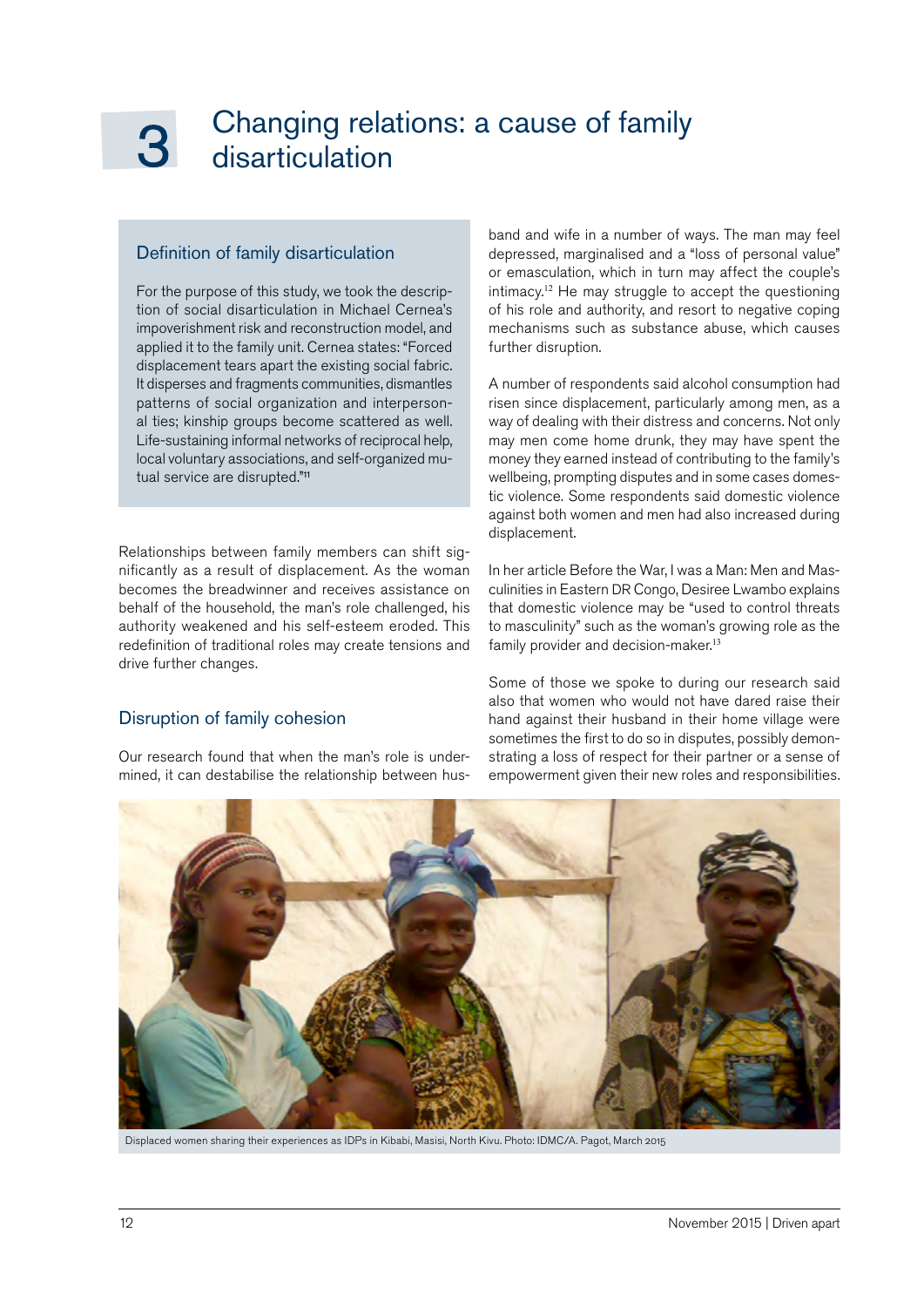<span id="page-12-0"></span>Respondents said there were more arguments and disputes than before within both displaced and host families, mainly over the lack or shortage of resources. The hardship displacement entails undermines confidence between men and women, as evidenced by the fact that many women would not trust their husbands to collect humanitarian assistance for fear they would sell it and spend the money on themselves, including alcohol.

Some of the displaced women who took part in focus groups in Birere in North Kivu described men as bandits in this sense, and even some of the men said they would not trust themselves to collect assistance. It might not have mattered previously that men spent money on alcohol because the family had enough resources, but the shortfalls associated with displacement make it harder for women to accept such selfish behaviour. Participants also revealed similar trust issues over the management of household finances, saying that both men and women had started to hide their earnings from their partner.

### *I'm not doing this (for you), I'm not even studying anymore.*

- (Example of children's disrespect towards their fathers) - Displaced man in Birere

Some respondents identified lack of intimacy as a disruptive influence that puts considerable strain on the family unit. Aside from the fallout from arguments and disputes, hosts and IDPs share limited amounts of space and families are sometimes forced to sleep apart. In conjunction with the many other stresses associated with displacement, it may contribute to fragmentation, separation or divorce, further reducing people's ability to cope.

Two focus groups said the lack of space increased the risk of sexual violence when boys and girls, including siblings, were forced to share the same bed.

### Estrangement between children and parents

Children's relationships with their parents also appear to deteriorate as a result of displacement. Children may lose their points of reference when their parents' roles change, particularly when their father's authority is undermined by his inability or unwillingness to provide for his family.<sup>14</sup> His decisions and advice may be ignored and both children and fathers seem to become emotionally distant, sometimes trying to avoid each other.

Economic hardship also dictates that many displaced children are unable to attend school, and some are forced to work to help support their families. This often translates into a decline in children's respect for their parents, and the latter's difficulties in handling them. Some adult focus group participants referred to children as "bandits".

That said, children's relationships with their mothers tend to be more robust, and their trust more enduring, particularly in terms of money matters. Young men who took part in focus groups in Birere and Katale, North Kivu, said they would give their earnings to their mothers rather than their fathers. Some suspected their fathers would use it to buy alcohol.

### Disconnection from extended family

Displacement not only affects relationships within the immediate family, but also among other relatives, including adult brothers and sisters, aunts, uncles, grandparents and cousins. To gauge the state of extended family relationships, we looked at the pattern of visits during displacement, and most IDPs said they received and paid fewer than previously. Those living in Swima and Nundu in South Kivu, who had been displaced for less time than their counterparts elsewhere, were exceptions.

Respondents gave a number of reasons for receiving fewer visits, including their inability to offer a decent welcome given their lack of resources and space, embarrassment about their living conditions and the distance relatives had to travel.<sup>15</sup> They said distance was equally a factor in their paying fewer visits, along with lack of time because they had to work harder to support themselves. The fact that in some cases extended family members had fled and their location was unknown was also mentioned. IDPs in Kibabi, North Kivu, said they received fewer visitors than during previous displacements because they received less assistance and so had less to share.

Host families in Kibabi highlighted what they saw as the importance of maintaining relationships with their extended family members so as to be able to rely on them as a safety net. They said they had reinforced such ties given their role as hosts and their own potential for displacement.

IDPs in Uvira in South Kivu and Masisi in North Kivu said they had tried to make up for the loss of family ties by establishing new ones and building cohesion between displaced and host communities. It was noted that some young women had married men from well resourced host families as a coping mechanism.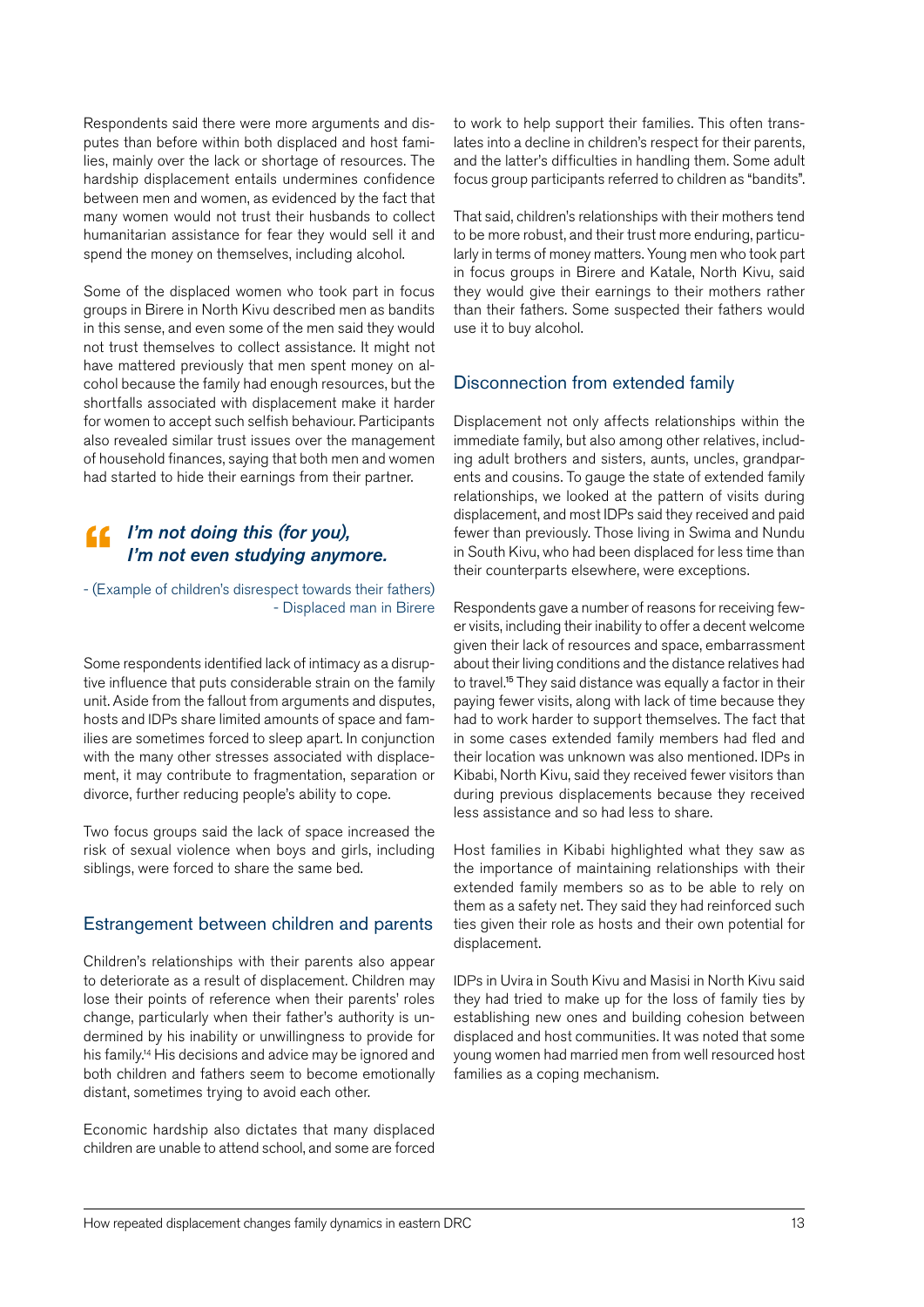## <span id="page-13-0"></span>Safety nets during displacement

An IDP's extended family members can play an important role as a safety net during their displacement. They may act as hosts, provide land for cultivation and shelter, and be a source of credit in times of economic hardship.

Our research shows, however, that family is not the only safety net and often not the most important one. Friends, neighbours, members of the same church and people from the same ethnic group also play an important role. The presence of family members is a pull factor when IDPs choose where to flee, but it appears that considerations such as security, proximity to their home village and land, and access to economic opportunities take precedence.<sup>16</sup>

### Solidarity: one way to cope

When IDPs arrive in their place of refuge, one of their most immediate needs is for shelter, and their extended family can play an important role in providing it. Many of the focus group participants living with hosts, though not the majority, said they had been housed by members of their wider family, including that of their parents.

That said, hospitality extends beyond family ties. Hosts in South Kivu said that displaced family members sometimes arrive with their friends and neighbours. As such, one host family may share their home with as many as five displaced families, only one of which is related. Aware that they themselves may be displaced one day and need to rely on strangers, hosts also said that the absence of family links was not a reason to refuse to take in IDPs. Indeed, more than half of the IDPs in our focus groups were hosted by strangers, highlighting the extent of solidarity beyond family, friends and other pre-existing ties.

Once IDPs have found temporary shelter, recovering their autonomy, living under their own roof and growing their own food become prime considerations. In many cases, however, they no longer have access to their own land, either because it is too far away or their home areas are insecure, they need to find a new plot of land, for which family links can be beneficial. Most IDPs in our study who had lived with a host family between a year and 18 months had been allocated a plot of their land to build their own shelter in an effort to relieve the burden on the hosts, restore intimacy and avoid disputes.



In Katale, Masisi, North Kivu, displaced women discuss how displacement has changed their family lives. Photo: IDMC/M. Kesmaecker-Wissing, March 2015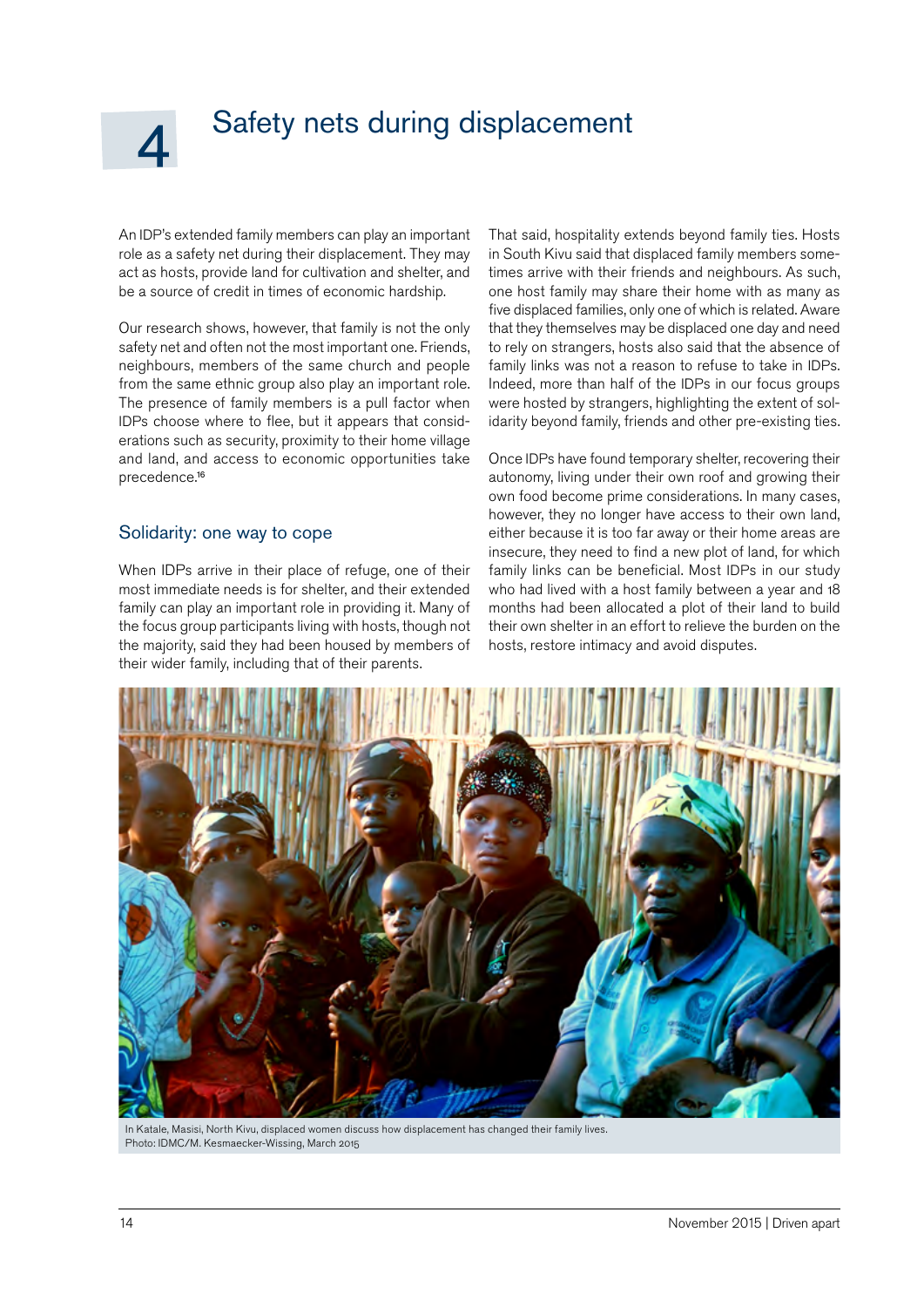<span id="page-14-0"></span>Host families in Kibabi, North Kivu, tended to be more willing to cede land to their relatives than those in other areas. In Lweba in South Kivu, however, where there has been repeated displacement and inheritance issues prevent host families from giving up part of their land, the opposite is true. Here IDPs live on land that is part of hosts' children's inheritance, potentially reducing their own offspring's future livelihood.

The extended family is often the most important safety net when it comes to caring for those with special needs, such as older people, orphans and people with disabilities. Parents or the oldest child tend to assume to role of carers. Those without such support depend on neighbours, "people with a good heart" or begging, according to focus group participants.

## *If a person has no family, then every-*<br>body around them helps them.<br>Woman from host family in Kibabi*body around them helps them.*

- Woman from host family in Kibabi

In Birere in North Kivu, IDPs living in the displacement camp helped those with special needs who did not have relatives, building them shelters and designating a neighbour to help them find enough food. Such initiatives can also be important in terms of providing moral support. As members of host families in Kibabi, North Kivu, pointed out, displacement implies an increase in the number of people in need of emotional or mental health support.

### Access to credit through family links

Given the economic hardship associated with displacement, access to credit can be important to IDPs and host families, both in meeting their daily food needs and covering unforeseen outlay such healthcare costs and other emergencies.<sup>17</sup>

The extended family is not the only and often not even the primary provider of loans, but some IDPs still cited it as a source of credit, particularly the woman's family, along with friends and neighbours. That said, family members may have been displaced themselves and hosts may be overstretched, in both cases meaning that resources are scarce. Established systems of lending and borrowing may be disrupted by displacement and many IDPs said they struggled to obtain credit if they were able to at all.

Trust between the lender and the borrower is also an important prerequisite, but such confidence is sometimes undermined as family relationships deteriorate. Men from the host community in Katale in North Kivu, who had been displaced in 2013, said they were no longer able to borrow money from their wives' family because their relationship had worsened both during their own displacement and while hosting IDPs. In some cases, men's irresponsible behaviour towards their spouses' family was also an issue.

#### *I'm ashamed of going to visit them.*  - Displaced man at the Katale site "

Before displacement, traders may have accepted assets such as livestock as loan guarantees, but many IDPs lose their animals as a result of their flight. When all financial credit lines dry up, they tend to borrow in kind, mainly food in return for labour. Young IDPs tend not borrow for concern about their ability to make repayments, unless they are heads of family. Some women also said that the lack of reliable and familiar sources of credit increased the risk of gender-based violence, with those unable to make repayments forced to "reimburse in other forms".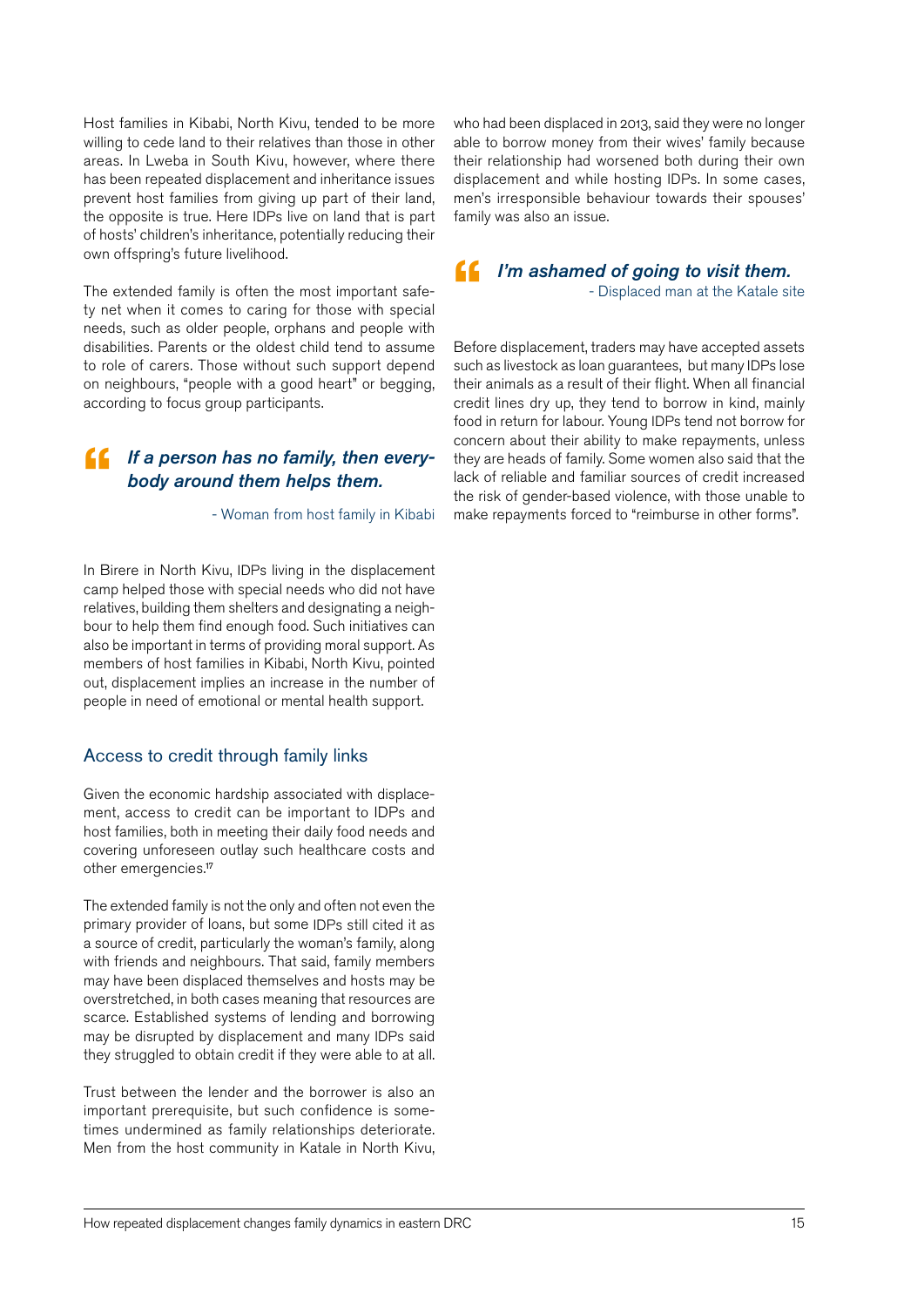### <span id="page-15-0"></span>**Conclusion**

Displacement has significant effects on family structures and dynamics. The most visible impact is the separation of members, the risk of which increases with each displacement. Less visibly, the distribution of roles between family members also shifts, cohesion is undermined and the traditional status of men and women within the unit may be dramatically altered.

Confronted with such changes, a lack of intimacy and scarce resources, family members become estranged, mutual understanding breaks down and the risk of domestic violence increases. Children may also lose their points of reference, distance themselves from their parents or be forced to take on adult roles or become independent earlier. The disruption of the family unit may affect the mental health of all of its members. The more often people are displaced, and the longer their displacement lasts, the more serious such issues tend to become.

Without family, friends or neighbours to rely upon for support, it becomes more difficult for IDPs to cope with the challenges they face and to deal with future shocks. Solidarity, including that of strangers, can help them to cope and rebuild their day-to-day lives.

Resources accessed via such ties have impacts well beyond family dynamics, and some are vital to IDPs' resilience and wellbeing. Social networks may help them to find work and provide for their families' basic needs in situations where they are unable to practice their usual livelihoods. If they have access to land, they may be able to make use of their agricultural skills and re-establish their livelihoods. Credit may help them replace lost capital.

It is also important to recognise that family cohesion improves quality of life in and of itself.

### Implications for policy and practice

- Family relationships and cohesion are key to establishing and strengthening resilience at both the individual and community level. As such, they should be a factor in understanding and analysing the concept of resilience.
- **Programmes that aim to improve community resilience** should include family cohesion issues during their assessment, design, implementation and evaluation phases.
- Those whose family dynamics have been disrupted should receive better focussed and tailored support, including psychosocial care. This might include training sessions, discussion forums and smaller, more intimate platforms, and the establishment of local associations and support groups, including through churches.
- Ĥ, In the absence of strong family or social support systems, people with special needs should receive particular attention and help to cope with their displacement, including through spontaneous local initiatives.
- The monitoring of changes in displaced families' dynamics and the collection of disaggregated data on the impacts of displacement on men, women and children are key to developing targeted programmes and to understanding how resilience and coping capacities evolve and can be strengthened over time.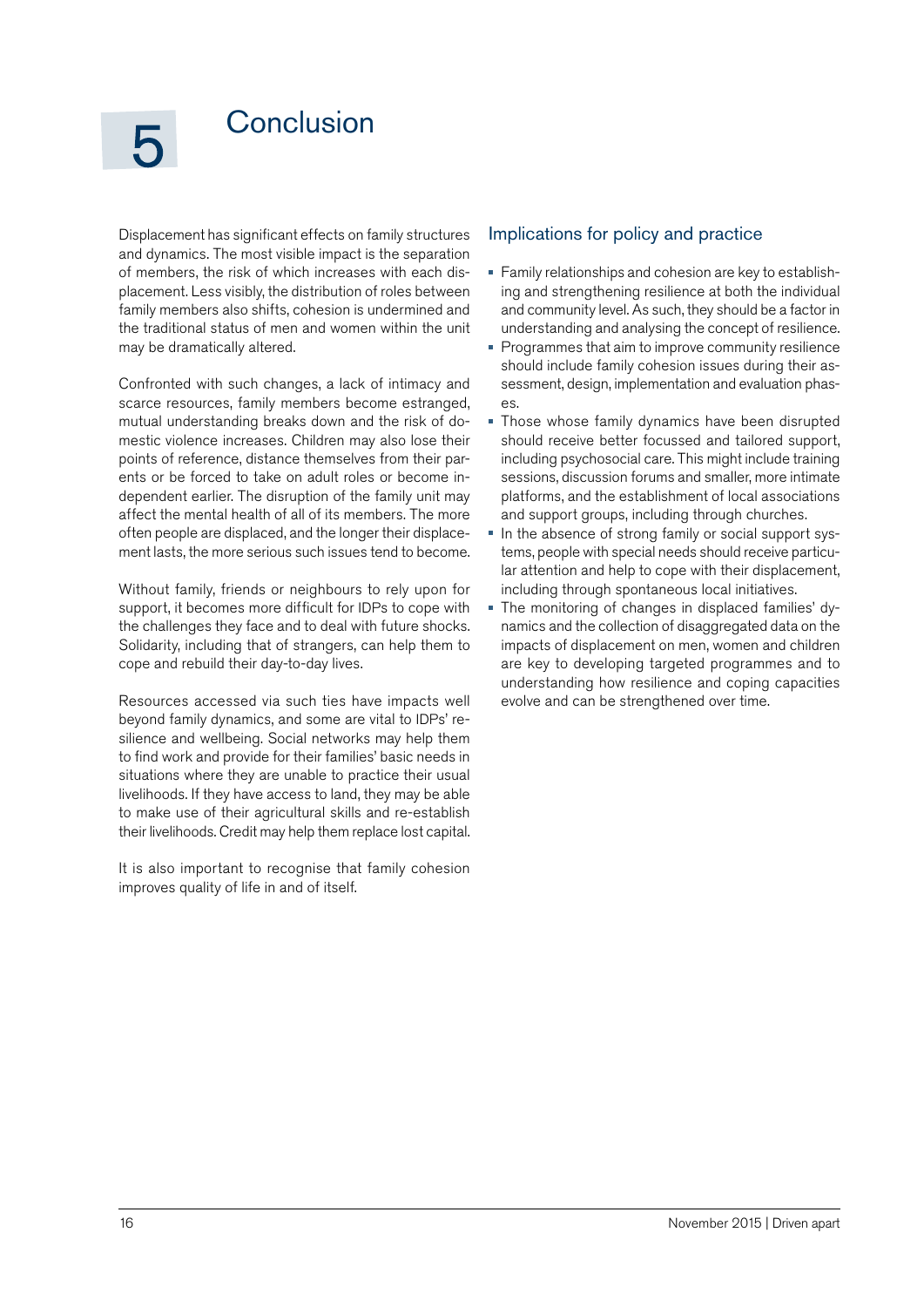### <span id="page-16-0"></span>**Notes**

- How repeated the more interesting of the state of the state of the projection of the projection of the projection of the state of the projection of the projection of the projection of the projection of the projection of t project paper, available at <http://goo.gl/kM5gDL>and our first thematic paper, IDPs' decision-making in the DRC: Defining a framework to support resilience in humanitarian responses to multiple displacement, 30 April 2015, available at<http://goo.gl/QovkTT>
- 2 OCHA, September 2015.
- 3 For more information, please see the forthcoming annual research report for the project
- 4 In Masisi, North Kivu, the specific locations were Birere/Nyabiondo, Katale and Kibabi. In Fizi, South Kivu, they were Lweba, Nundu and Swima
- <sup>5</sup> The National Congress for the Defence of the People (*Congrés national pour la défense du people*, CNDP)
- 6 The Alliance of Democratic Forces for the Liberation of Congo-Zaïre (*Alliance des Forces Démocratiques pour la Libération du Congo-Zaïre*, AFDL)
- 7 The Rally for Congolese Democracy (*Rassemblement Congolais pour la Démocratie*, RCD)
- 8 Family code, book three, article 700, available at [http://](http://goo.gl/yLiuLa) [goo.gl/yLiuLa](http://goo.gl/yLiuLa)
- 9 For more information, please see our first thematic paper, IDPs' decision-making in the DRC: Defining a framework to support resilience in humanitarian responses to multiple displacement, 30 April 2015, available at<http://goo.gl/QovkTT>
- 10 Desiree Lwambo, Before the War, I was a Man': Men and Masculinities in Eastern DR Congo, Heal Africa, 2011, p.15, available at <http://goo.gl/M43o2e>
- 11 Michael Cernea, Impoverishment Risks, Risk Man agement, and Reconstruction: A Model of Population Displacement and Resettlement, 2000, p.23
- 12 Desiree Lwambo, Before the War, I was a Man': Men and Masculinities in Eastern DR Congo, Heal Africa, 2011, p.15, available at <http://goo.gl/M43o2e>, p.4.
- 13 *Ibid*, pp.4, 9 and 15
- 14 *Ibid*, p.17
- 15 See also Anjalee Kohli, Family relationships and social integration in post-conflict South Kivu province, east ern Democratic Republic of Congo: A Mixed Methods Study with Women from Rural Walungu Territory, Oc tober 2013, p.54, available at<https://goo.gl/lc6JRX>
- 16 IDMC et al, IDPs' decision-making in the DRC: Defin ing a framework to support resilience in humanitarian responses to multiple displacement, 30 April 2015, available at<http://goo.gl/QovkTT>
- 17 For the purposes of this study, credit includes all formal and informal monetary and in-kind mechanisms